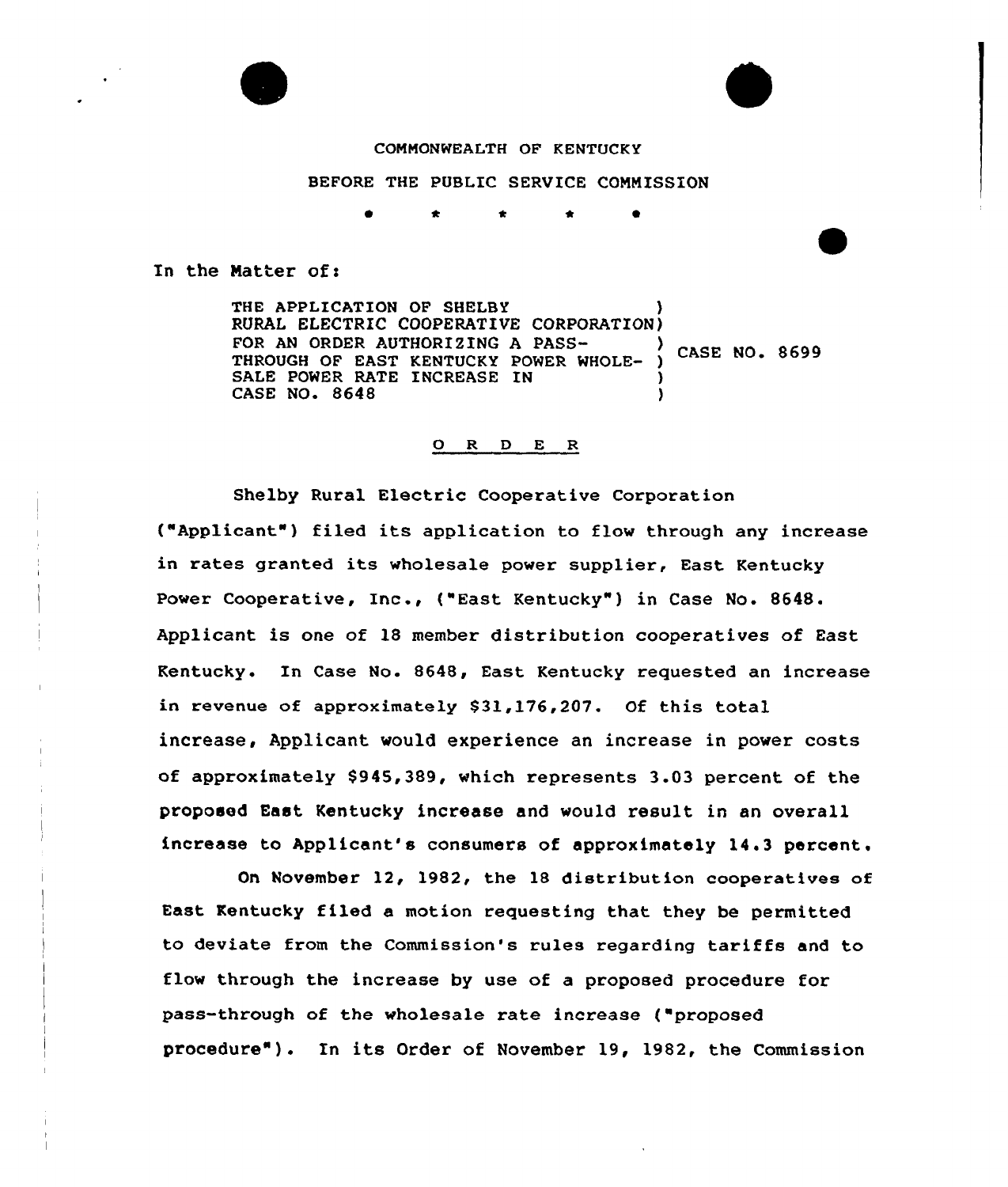authorized Applicant to deviate from the rules on tariffs and approved the utilization of the proposed procedure.

The Commission, having considered the evidence of record and being advised, is of the opinion and finds that:

(1) The actual increase allowed East Kentucky in Case No. 8648 is \$18,849,182 which will result in an increase in power costs to Applicant of \$571,682.

(2) Applicant's financial condition would be materially impaired if it were not allowed to recover the increased who1esa1e power costs allowed in Case No. 8648.

(3) The revised rates and charges in Appendix <sup>A</sup> are designed to reflect only the increased power costs from East Kentucky allowed in the final Order in Case No. 8648.

(4) The flow-through of the wholesale power costs will not result in any additional net margin to Applicant.

IT IS THEREFORE ORDERED that Shelby Rural Electric Cooperative Corporation be and it hereby is authorized to flow through the increased power costs resulting from the rate increase granted its wholesale power supplier, East Kentucky Power Cooperative, Inc., in Case No. 8648.

IT IS FURTHER ORDERED that the rates in Appendix <sup>A</sup> shall be placed into effect on the effective date of the East Kentucky wholesale power increase.

IT IS FURTHER ORDERED that Shelby Rural Electric Cooperative Corporation shall, within 20 days from the date of this Order, file its revised tariff sheets setting out the rates and charges approved herein.

 $-2-$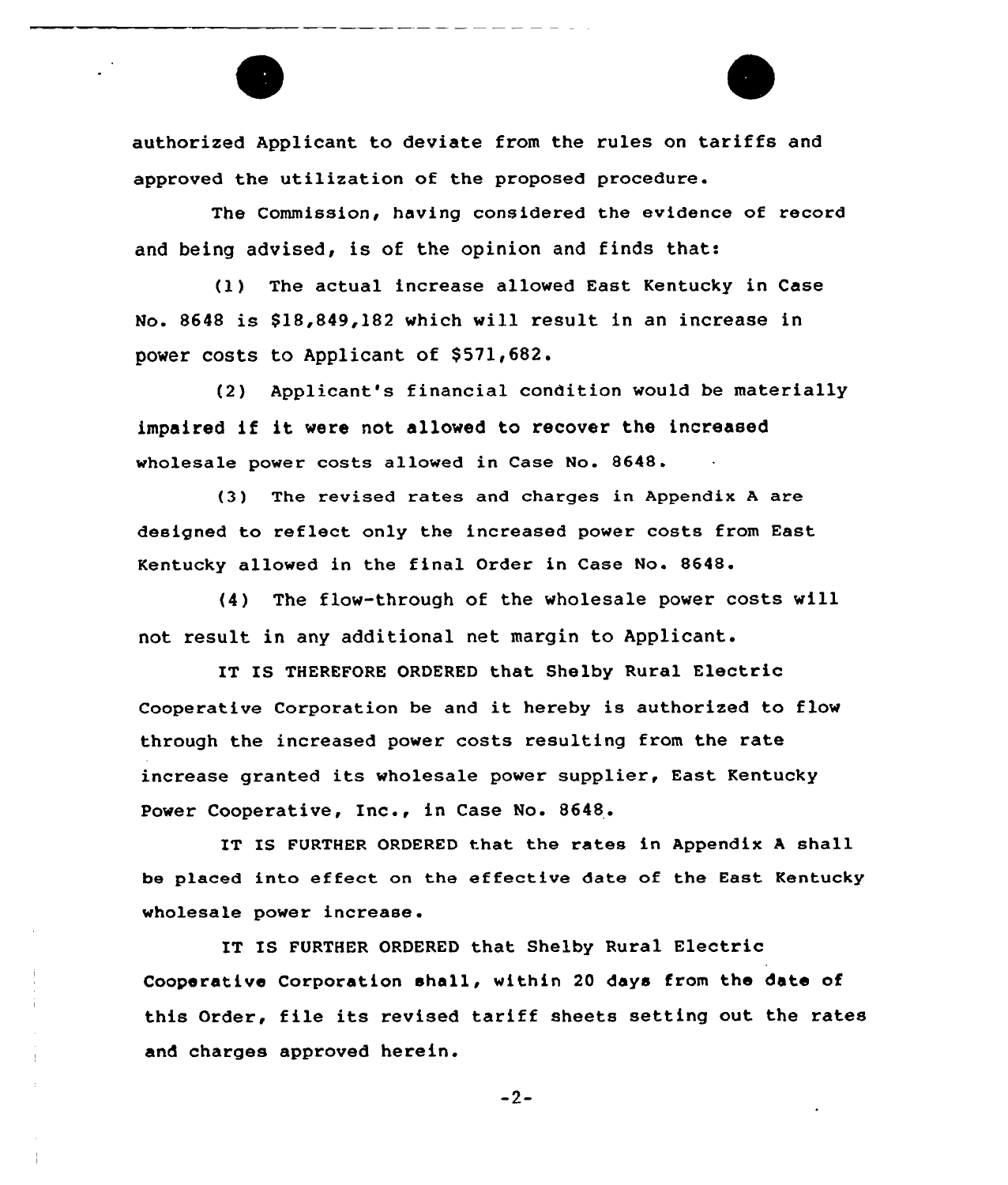

Done at Frankfort, Kentucky, this 1st day of April, 1983.

PUBLIC SERVICE CONNISSION

Chalrman

huil hairman

 $\frac{1}{2}$  $Comm1ss1$ 

ATTEST:

**Secretary**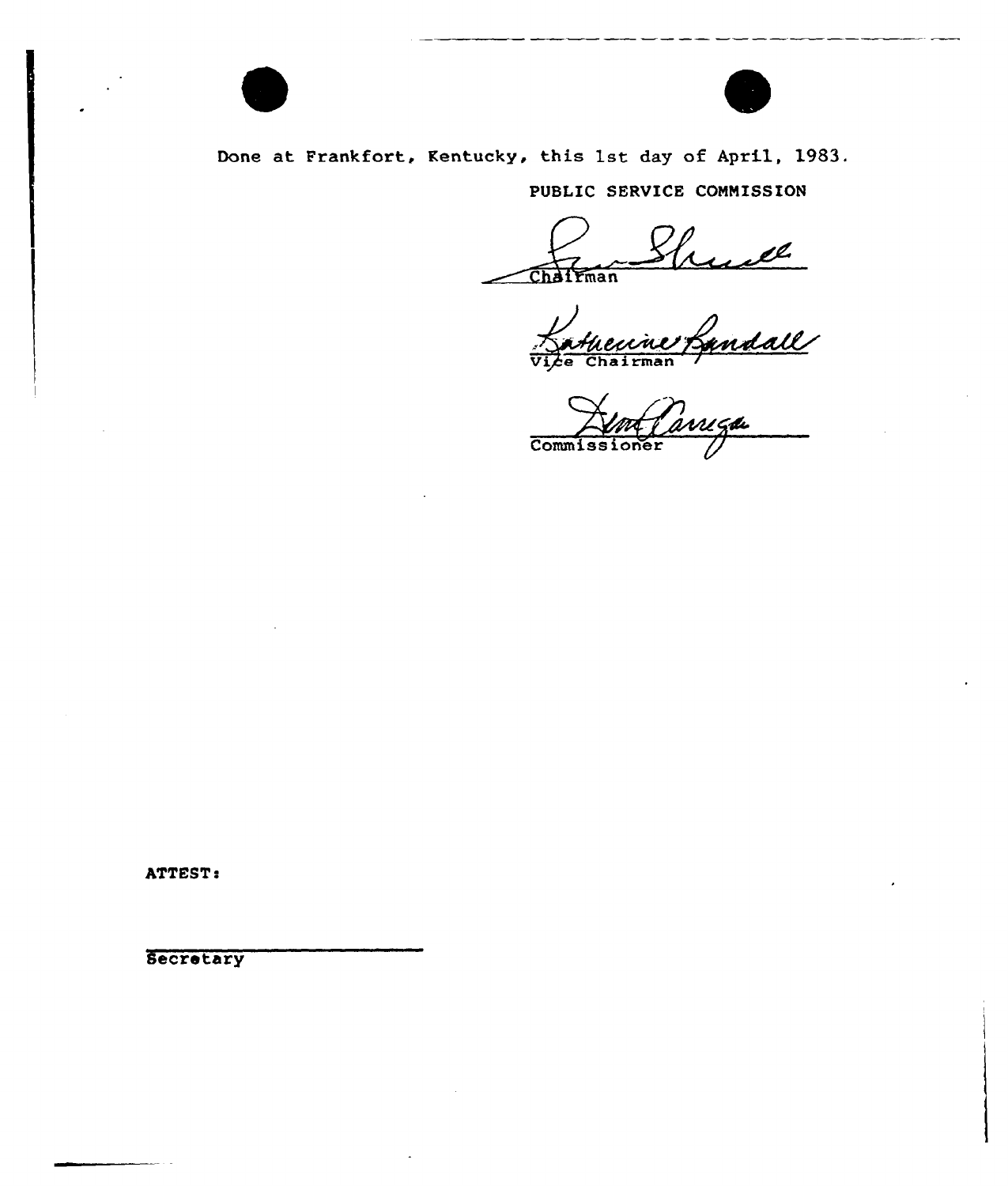## APPENDIX

# APPENDIX TO AN ORDER OF THE KENTUCKY PUBLIC SERVICE COMMISSION IN CASE NO. 8699 DATED APRIL 1, 1983

The following rates and charges are prescribed for the customers in the area served by Shelby Rural Electric Cooperative Corporation. All other rates and charges not specifica11y mentioned herein shall remain the same as those in effect under authority of this Commission prior to the date of this Order.

### RATE 1 GENERAL SERVICE\*

### Rates:

| <b>First</b><br>Next<br>Next | Consumer Facility Charge<br>400 KWH Per Month<br>600 KWH Per Month<br>2.000 KWH Per Month | \$6.72<br>7.336c<br>5.946c<br>5.366c | Per Month<br>Per KVH<br>Per KWH<br>Per KWH |
|------------------------------|-------------------------------------------------------------------------------------------|--------------------------------------|--------------------------------------------|
|                              | All Over 3,000 KWH Per Month                                                              | 6.046c                               | Per KWH                                    |

#### RATE 2 GENERAL SERVICE DEMAND\*

### Rates:

### Demand Charge

First 20 KW of Billing Demand Per Month, No Demand Charge Excess above 20 KW of Billing Demand Per Month  $\;$  \$4.21 Per KW ...

### Energy Charge

|                 | Consumer Facility Charge | \$6.72 | Per Month |
|-----------------|--------------------------|--------|-----------|
| First           | 400 KWH Per Month        | 7.336c | Per KWH   |
| Next            | 600 KWH Per Month        | 5.946c | Per KWH   |
| Next            | 2,000 KWH Per Month      | 5.366c | Per KWH   |
| <b>All Over</b> | 3.000 KWH Per Month      | 6.046c | Per KWH   |